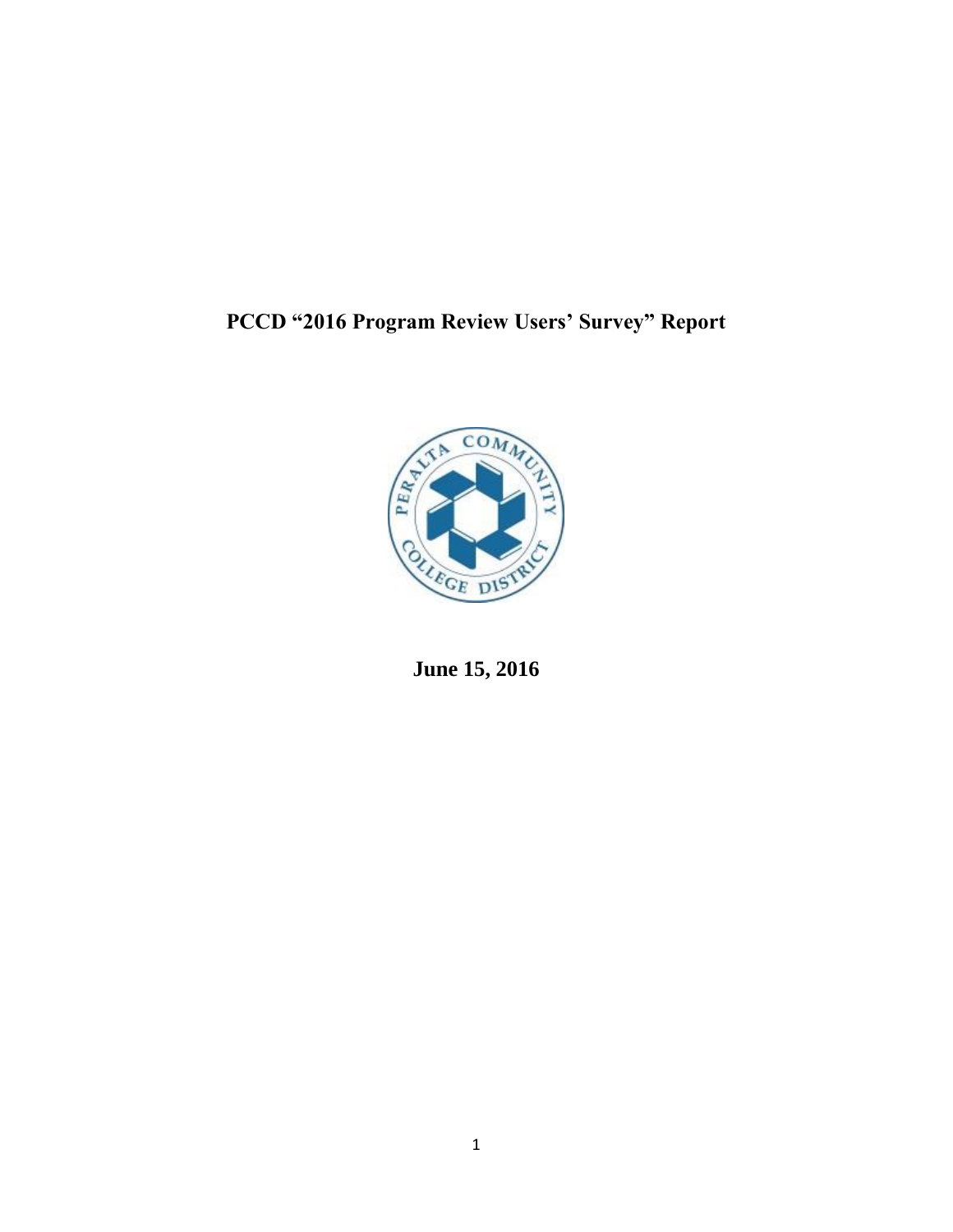## **I. Introduction**

This report describes the results of the "2016 Program Review Users Survey" which was conducted to evaluate the effectiveness of the Program Review process. Program review was conducted district-wide during the fall of 2015 utilizing newly developed program review templates/handbooks. This survey was distributed to all four colleges and personnel at the District Office to obtain feedback from the users of the new handbooks and to assess the overall 2015 program review process.

## **II. Methodology**

The questions in the survey were developed by the Program Review Task Force. Membership of the task force and links to meetings and documents developed by the task force can be found at [http://web.peralta.edu/programreview/.](http://web.peralta.edu/programreview/) The "2016 Program Review Users Survey" was distributed electronically during February 2016 to all employees of the Peralta Community College District. Participants were asked to respond to twelve questions, including the site at which they worked and their position. Question 3 asked "Did you participate in completion of your department or unit program review during 2015-16?" If the response was "no" then the survey terminated for that participant. Thus, the resulting responses were only from individuals that had participated in the new program review process.

Several components in the 2015 Program Review process were different compared to previous program review cycles. First, a district-wide annual planning and program review calendar was developed to ensure coordination of submission of program review documents and resource requests. Two questions in the survey refer to the new timeline. Secondly, data was compiled and distributed district-wide by the District Office of Institutional Research. Three questions in the survey refer to the data distribution and the format of the data. Thirdly, because the templates/handbooks were new, two questions refer to opportunities for training on the new process. Finally, since many of the questions in the new program review process were new or more detailed than questions in previous program review cycles, two survey questions provided an opportunity to reflect upon the program review questions themselves.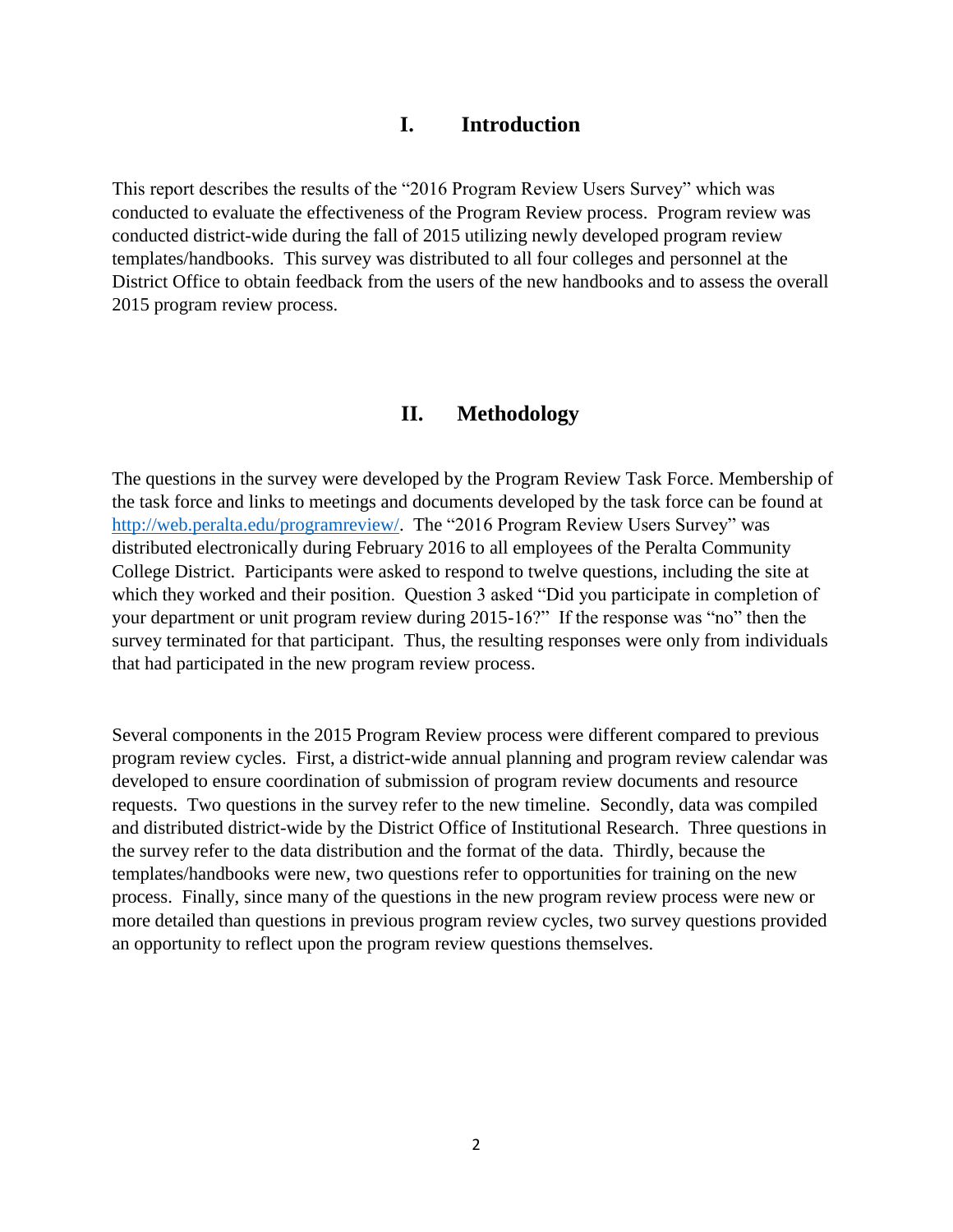## **III. Survey Results**

A total of 159 individuals completed the entire survey. Individuals that answered "no" to question 3 in the survey are not included in the results. Survey results were sorted by location and results are presented by college and/or District Office for comparison. Of the four colleges, Berkeley City College had the largest number of respondents (42 or 26%) and College of .are faculty. In this document, the results for each question are listed separately, sorted by college and district office. All of the responses, including the narrative comments are included in the Appendixes to this report.

#### *Timeline Questions*

#### **Q4. Was the timeline for completion of the program review clearly communicated?**

The majority of respondents (66%) said the timeline was clearly communicated as indicated by a "yes" answer. However, when disaggregated by college and district office, there were significant differences in the responses. Both the District Office and College of Alameda had very high positive responses (over 90%). The other three colleges had much lower positive response rates as indicated below.

District Office = 92%. Berkeley City College = 62% College of Alameda + 90%. Laney College  $= 62\%$ Merritt College  $= 59\%$ 

Comments from the three colleges with lower positive response rates also indicated that "the deadline was too early" or "short turn around with a new template and no direction" or "yes it was, but it was completely unrealistic as we never knew this was coming" or "there were folks that did not complete it by the deadline with no penalty."

### **Q5. Did the timeline for completing program review include a step for revision and feedback?**

Overall, the response to this question was mixed with only 55% responding positively. Many individuals said "I don't know" or "don't recall" or "not sure" or "it wasn't clear." The positive response rates by college are:

District Office  $= 67\%$ 

Berkeley City College = 59%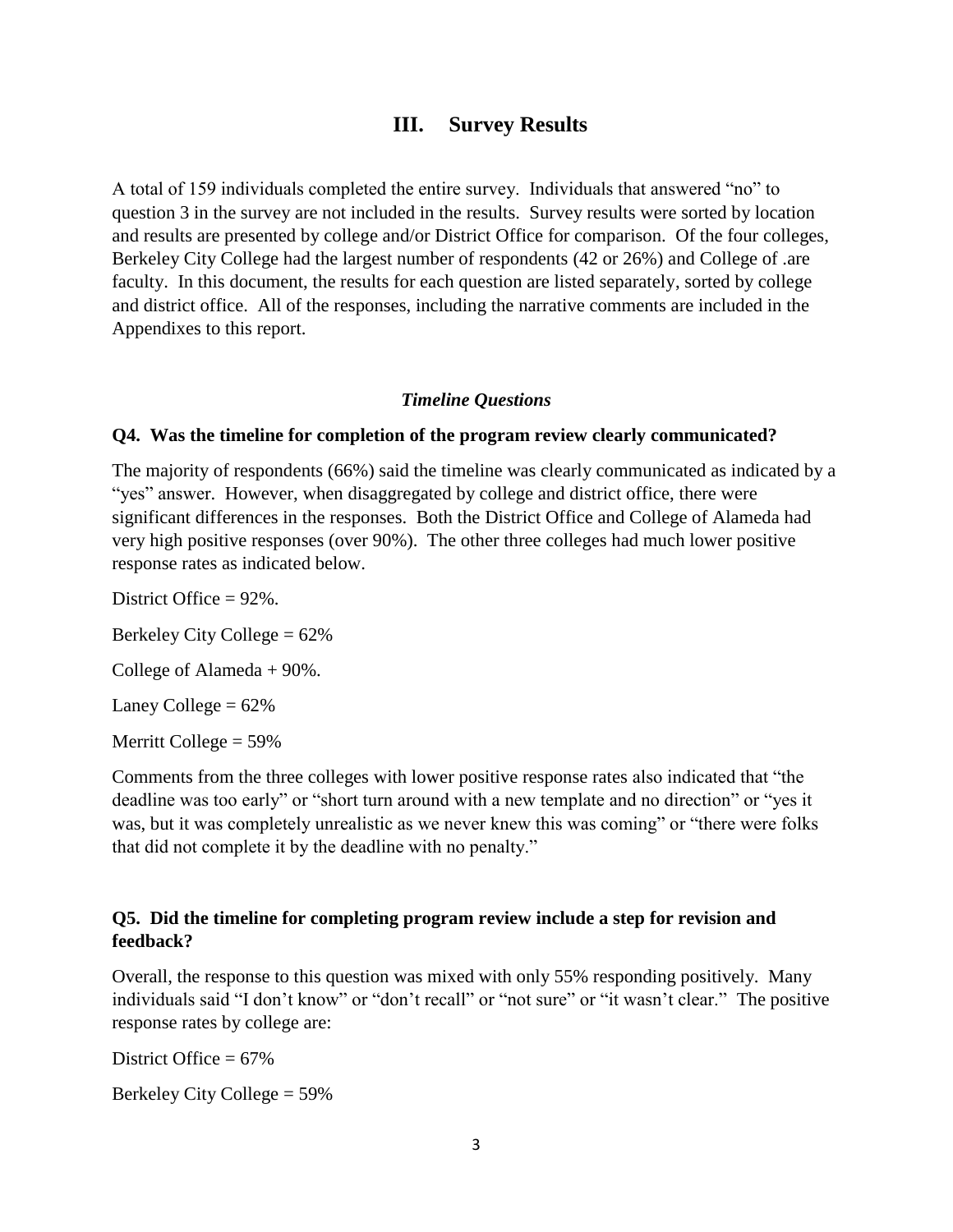College of Alameda  $= 80\%$ Laney College  $= 50\%$ Merritt College  $= 48%$ 

### *Data Questions*

#### **Q6. Was the necessary data available in a timely manner?**

Overall, the majority of respondents (55%) reported that the data was available in a timely manner. However, when the results are disaggregated there are significant differences with Berkeley City College at the lowest positive response rate. There were also multiple negative comments, such as "we had to do our own statistics" or "yes, but it was hard to navigate through the data" or "it required an absurd amount of hunting" or "some data was available, some wasn't" or "some information was incomplete." The positive response rates are:

District Office = 73% Berkeley City College = 21% College of Alameda  $= 60\%$ Laney College  $= 55\%$ Merritt College  $= 52\%$ 

### **Q7. Was the data easy to summarize or analyze?**

The majority of respondents did not answer positively to this question (42%). The disaggregated data shows that Berkeley City College and College of Alameda had the most difficulty utilizing the data. The positive response rates are:

District Office = 55% Berkeley City College = 29% College of Alameda  $= 40\%$ Laney College  $= 52\%$ Merritt College  $= 48%$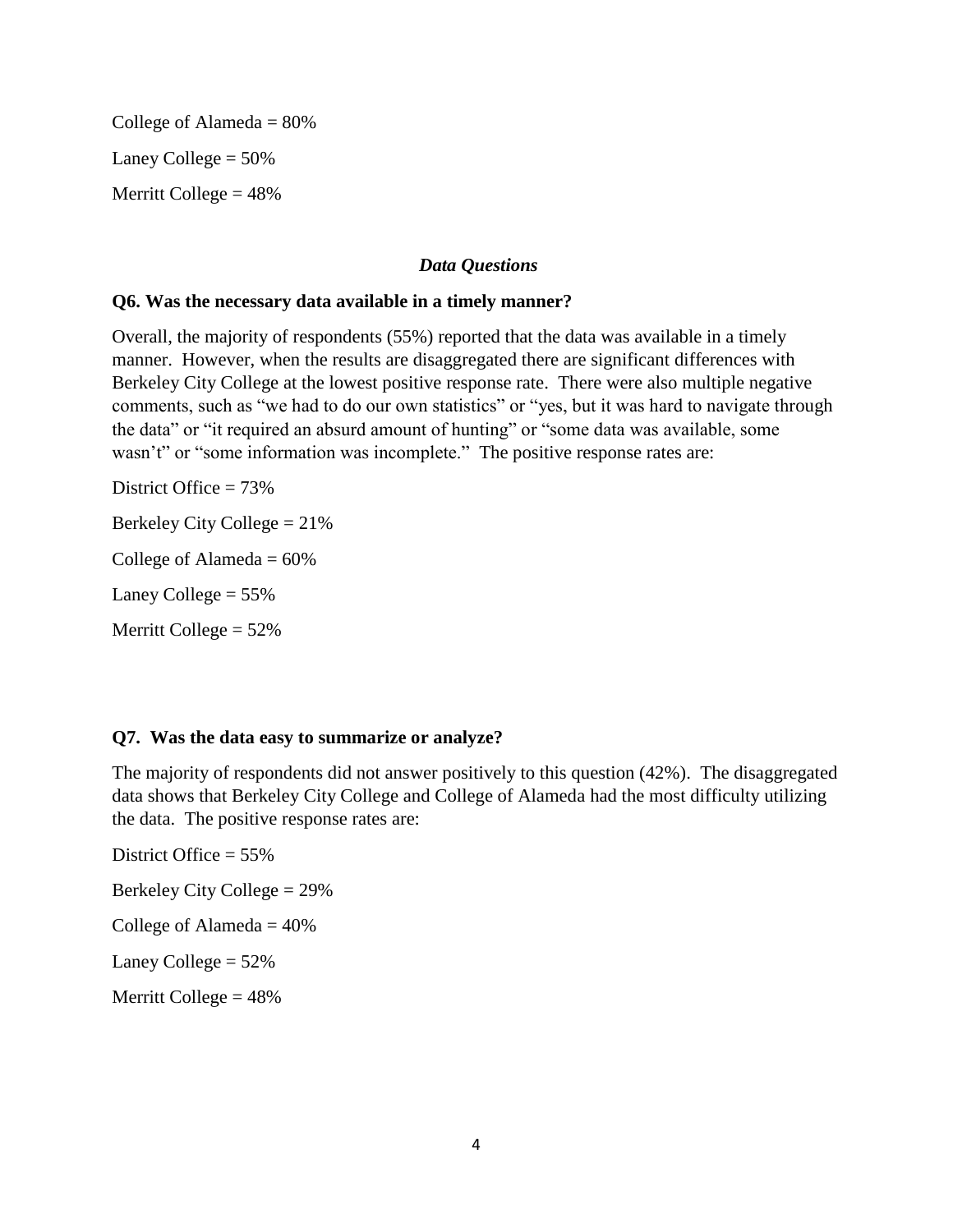### **Q8. Did your data analysis include a review of survey results that indicated student satisfaction or the efficacy of your department or unit?**

The majority response (54%) was no. However, this average is skewed by the positive responses from the District Office, since the District Service Centers did distribute a satisfaction survey of their operations District –wide as part of their program reviews. College responses were much lower and college comments included "no, but that would be a good idea" or "yes, but the data sample was small" or "minor amount of data available". The positive response rates by location are:

District Office  $= 64\%$ Berkeley City College = 45% College of Alameda  $= 20\%$ Laney College  $= 31\%$ Merritt College  $= 33\%$ 

## *Training Questions*

### **Q9. Did you participate in any training sessions regarding program review?**

Although everyone was using a new template with distinct handbooks for specific areas, there was not wide-spread participation in training in the use of the new handbooks district-wide. It is not clear if training was available at all locations. Positive response rates by location are:

District Office = 55% Berkeley City College = 41% College of Alameda  $=$  30% Laney College  $= 52\%$ Merritt College  $= 45%$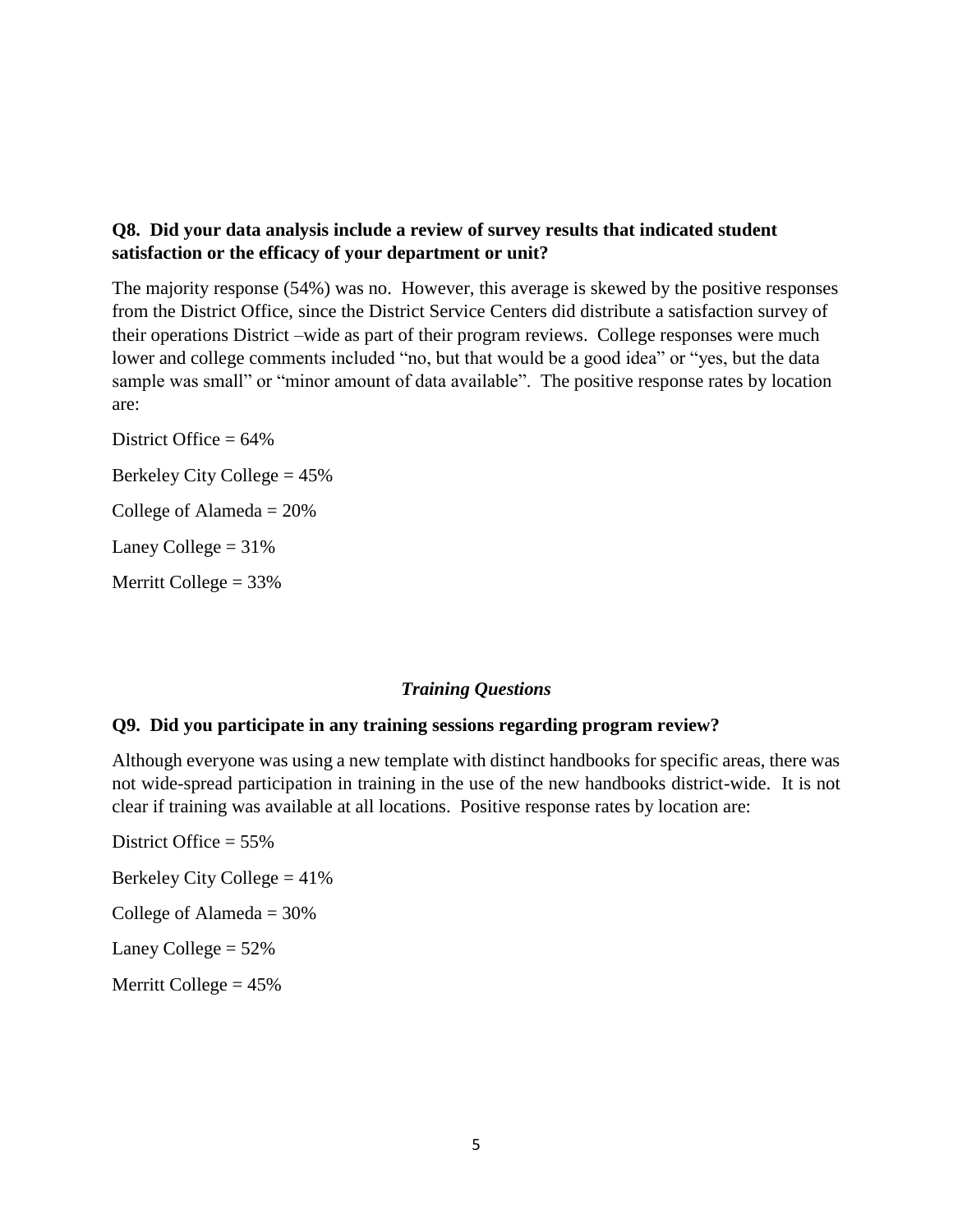### **Q10. Was the training helpful?**

The individuals that did participate in program review training activities were satisfied in the training as evidence by the positive response rates by location below.

District Office = 83% Berkeley City College = 73% College of Alameda  $= 67\%$ Laney College  $= 60\%$ 

Merritt College  $= 54\%$ 

## *Program Review Prompts/Questions*

### **Q11. Which question or section was the most challenging and why?**

The complete set of narrative responses are included in the Appendix to this document. Listed below are some examples of some of the most frequent responses.

District Office =

1. "analysis from past years"

Berkeley City College =

- 1. Data related items "all the data was not available", or "it took weeks to collect the data", or "analyzing data for each course", or "any section requiring data, the district could not provide it", or "data was missing on student placement", etc.
- 2. Redundant and/or repetitive questions.

College of Alameda =

1. Data – "having to go through rosters to calculate success and retention", or "interpreting the data", sections requiring data input and analysis."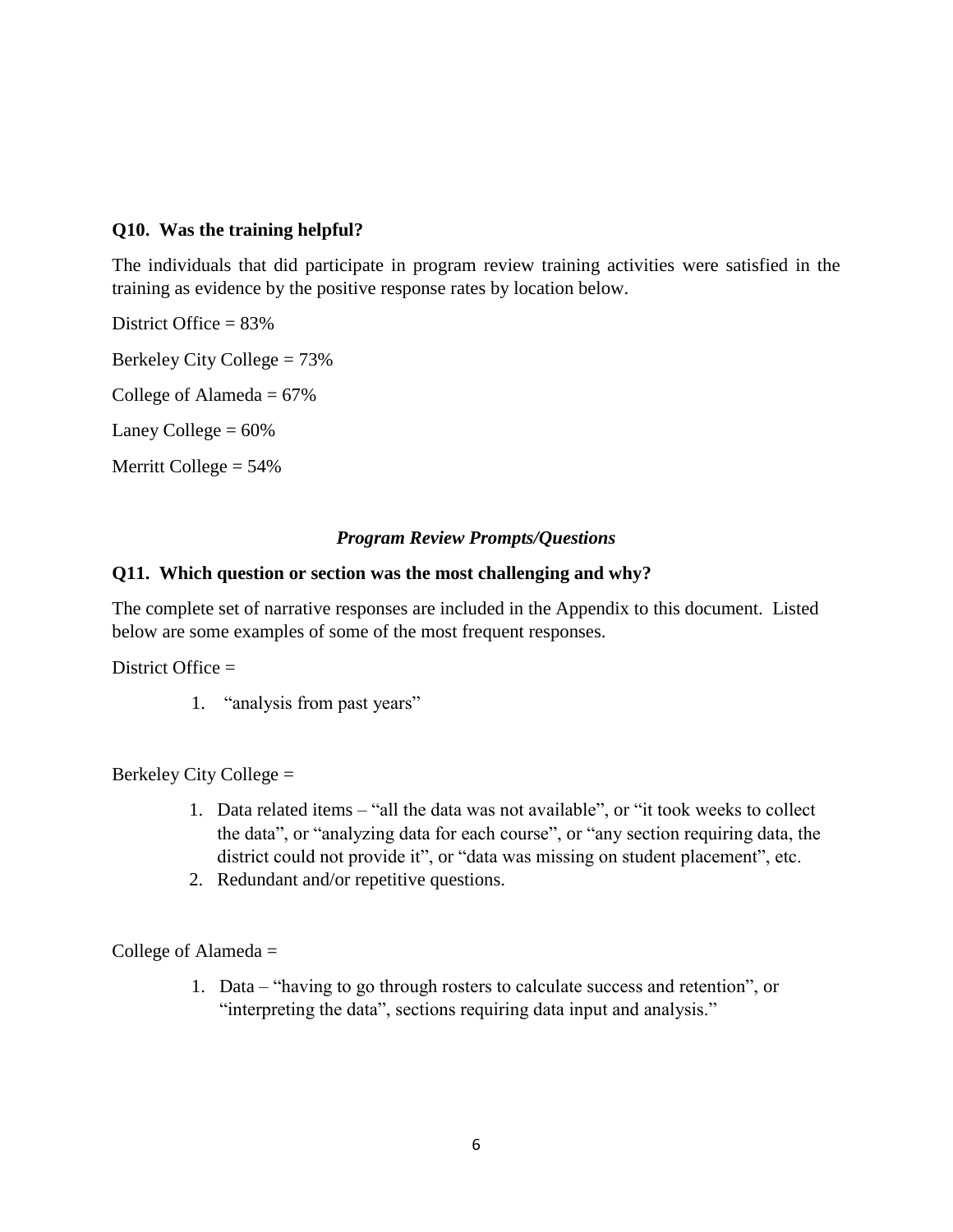### Laney College  $=$

- 1. Data related items "the questions about enrollment, productivity, student success, completion and retention were challenging," or "just interpreting all that data if you are not a data/numbers person is hard," or "staffing and faculty ratios were hard," or "assessment section and DE section asked questions wehre there has never been data gathered."
- 2. Overall process "nothing addressed the lack of clarity concerning the finished product, "finding the time – it took me over 32" hours to write the program review."

## Merritt College =

- 1. Timeline "The timing of the data delivery and the deadline were too close," or "we had one week t complete the work and then it was not acted upon for months" or "there was chaos here at Merritt, no clear direction or program review process or due dates, procedures, etc."
- 2. Data related items " it would have been great to get the data early, we got it the evening before it was due" or "data comparison of my unit with other similar units" or "demographic data, specifically related to gender and ethnicity."

## **Q12. On which question or section would you like to have additional training or clarification and why?**

### District Office =

1. "all of it, please get someone who is current on this stuff"

## Berkeley City College =

- 1. Data related items -- "data needs to be given to the departments in a timely manner:, "numbers could have been organized and prepared better".
- 2. "Aligning our goals with institutional goals"

## College of Alameda =

1. Data related items – "data fields should be filled in and summarized", "I would like to be given the opportunity to have a one-on-one appointment with a researcher who can present the data, review it with me and answer any questions that I have, " "having the appropriate data specialists at the DO do the data grunt work in advance."

Laney College  $=$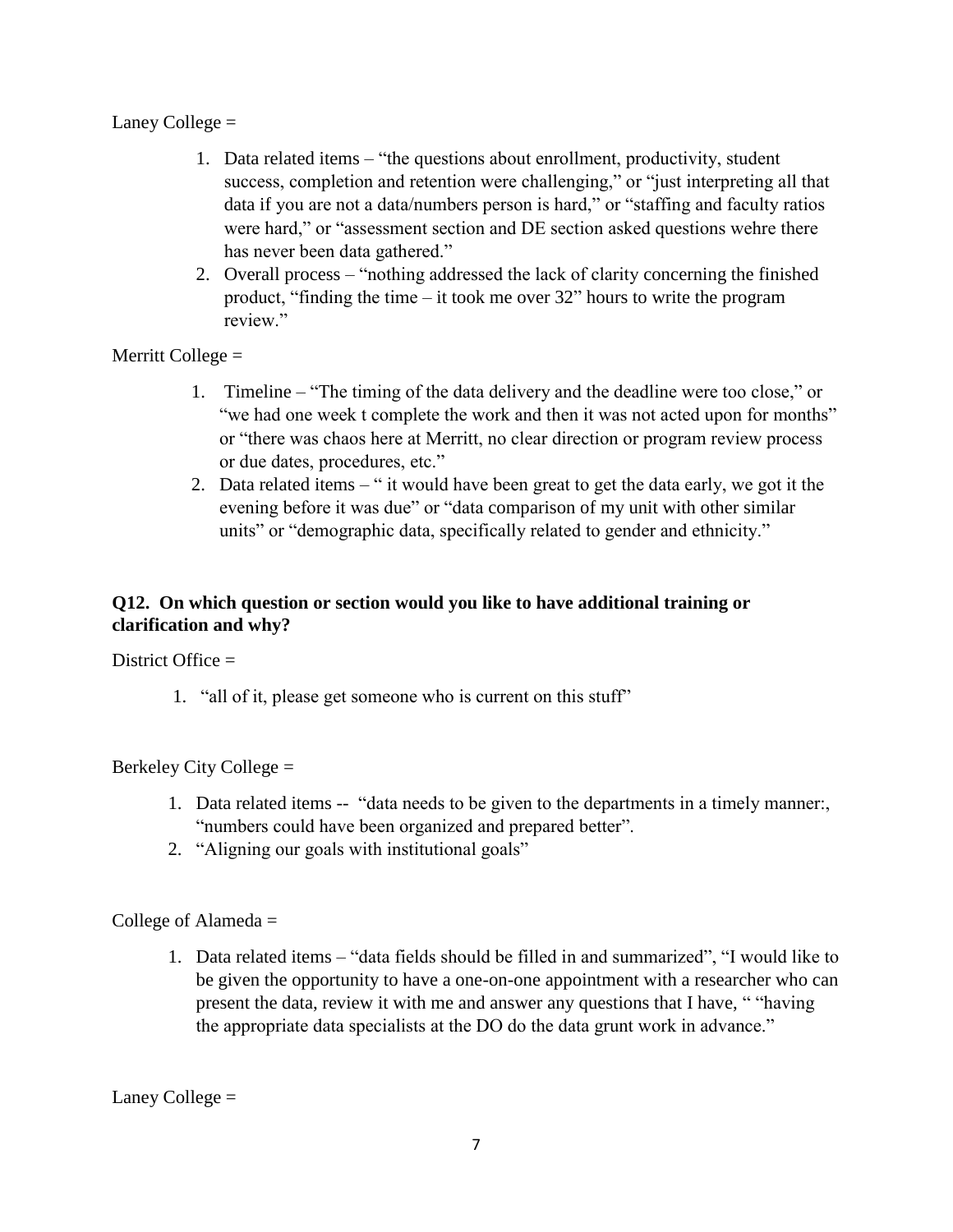1. Data – "If no one is going to populate the data for us, then someone needs to train us on where to find it, how to populate it into the report and how to interpret it, " or "We need more data on equity, " or "we – and I mean everyone – are looking at data in a narrow way and it is dangerous!".

Merritt College =

- 1. Timeline "we need a more flexible timeline for completion and review of completed program reviews.
- 2. Training ""we (Student Services/Counseling) did not receive ANY training so we would have like training on the entire program review document" or "training on how to collect data for comparison" or the whole program review requires training and clarification" or "At Merritt there is no direction."

## **IV. Conclusion**

The results of this survey indicate variations in the experiences of individuals that participated in the 2015 Program Review process. However, there are consistencies across the District, in regard to two primary areas: utilization of data and the overall program review process timeline.

First and foremost are the issues identified that are related to the use of data in completing the 2015 program review process: The timeliness of the distribution of program review data was an issue for all locations. Also, the format of the data was problematic for many. There were also many comments indicating that the data that was distributed was incomplete. Finally, training in interpretation of the data was either lacking or inadequate.

The second are of concern was the overall timeline for completion of the program reviews. Many felt that the deadline was too early, the overall time to complete the program reviews was not long enough, and/or the communication regarding due dates was not clear. This was especially evident at Merritt College.